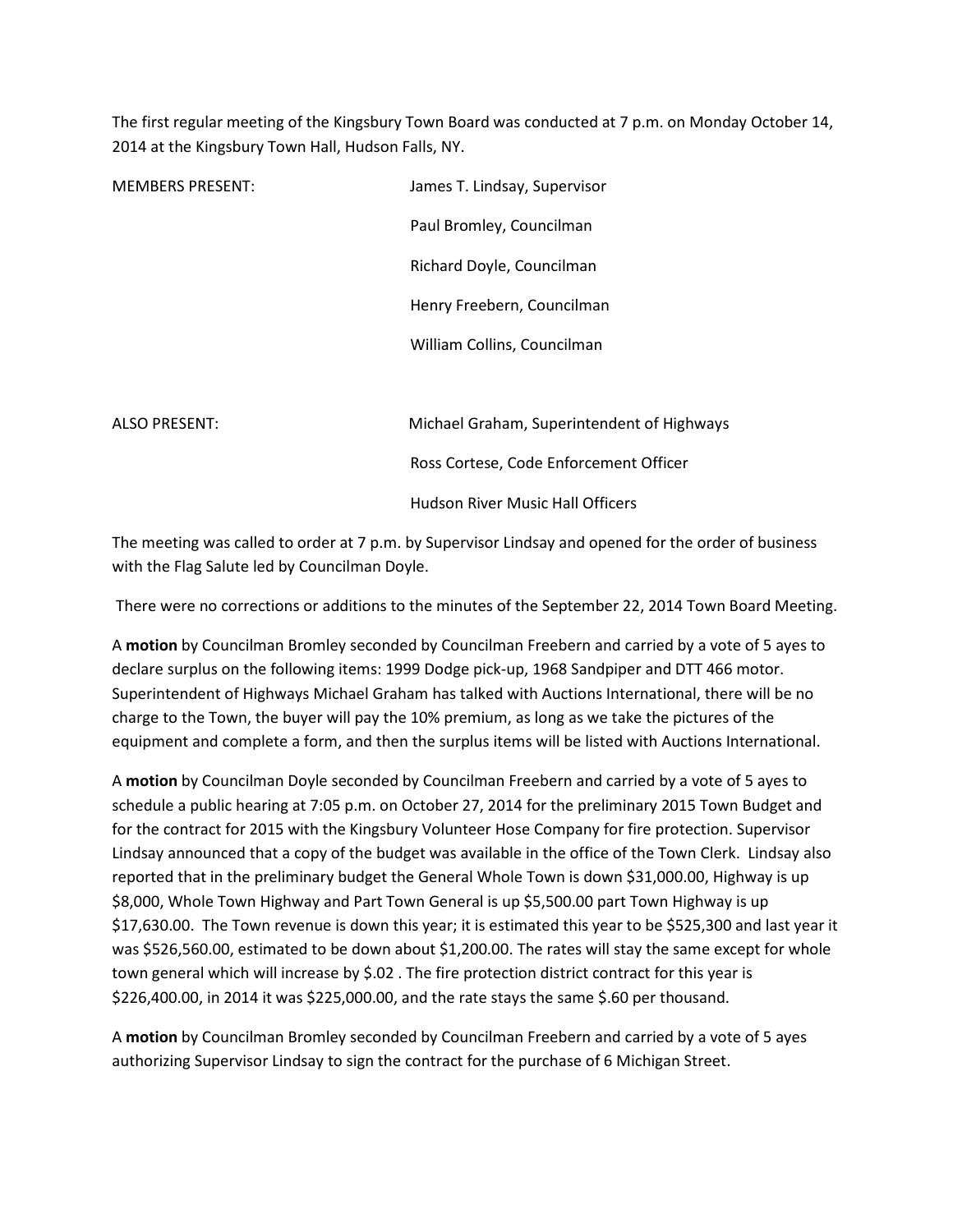# **TOWN BOARD OF THE TOWN OF KINGSBURY COUNTY OF WASHINGTON, STATE OF NEW YORK**

Resolution No.13 of 2014 Adopted October 14, 2014

Introduced by Councilman Bromley who moved its adoption

Seconded by Councilman Freebern

# **RESOLUTION AUTHORIZING THE PURCHASE OF REAL PROPERTY FOR FUTURE USE AS A TOWN HALL AND APPROVING OF THE CONTRACT FOR THE SAME**

**WHEREAS**, pursuant to section 64 of the Town Law of the State of New York, the Town Board of the Town of Kingsbury (the "Town Board") has the authority to purchase real property for public purposes; and

**WHEREAS**, the Town of Kingsbury (hereinafter "Town") has previously entered into a letter of intent to Owner, Gail B. Solomon (c/o Dr. Joel Solomon) to purchase real property located at 6 Michigan Street, Town of Kingsbury, Washington County, New York bearing tax map identification number 146.19-1-38.2 for a potential purchase for the proposed site for the new Town of Kingsbury Town Hall or other such municipal purpose; and

**WHEREAS**, the terms have been previously discussed and approved such that the Town will acquire said property for the payment of Gail B. Solomon in the sum of One Hundred Eighty Five Thousand Dollars (\$185,000.00) and according to such other terms contained in the proposed contract attached hereto; and

**WHEREAS**, the Town Board finds that it is in the best interests of the Town of Kingsbury to acquire such property for a new town hall or other such municipal purposes and the Town's assessor has offered her opinion that the value to be paid by the Town is consistent with the value of said real property.

#### **NOW, THEREFORE BE IT**

**RESOLVED,** that this action is an Unlisted Action pursuant to the New York State Environmental Quality Review Act. In accordance with the requirements thereof and the regulations set forth in NYCRR 617.1 et. seq., the Town Board hereby finds that there are no other involved agencies in this action and that the acquisition of this property will have no adverse impact on the environment; and be it further

**RESOLVED,** the written offer, in the form of a real estate contract, a copy of which is attached hereto and incorporate herein by reference, for the purchase of the real property located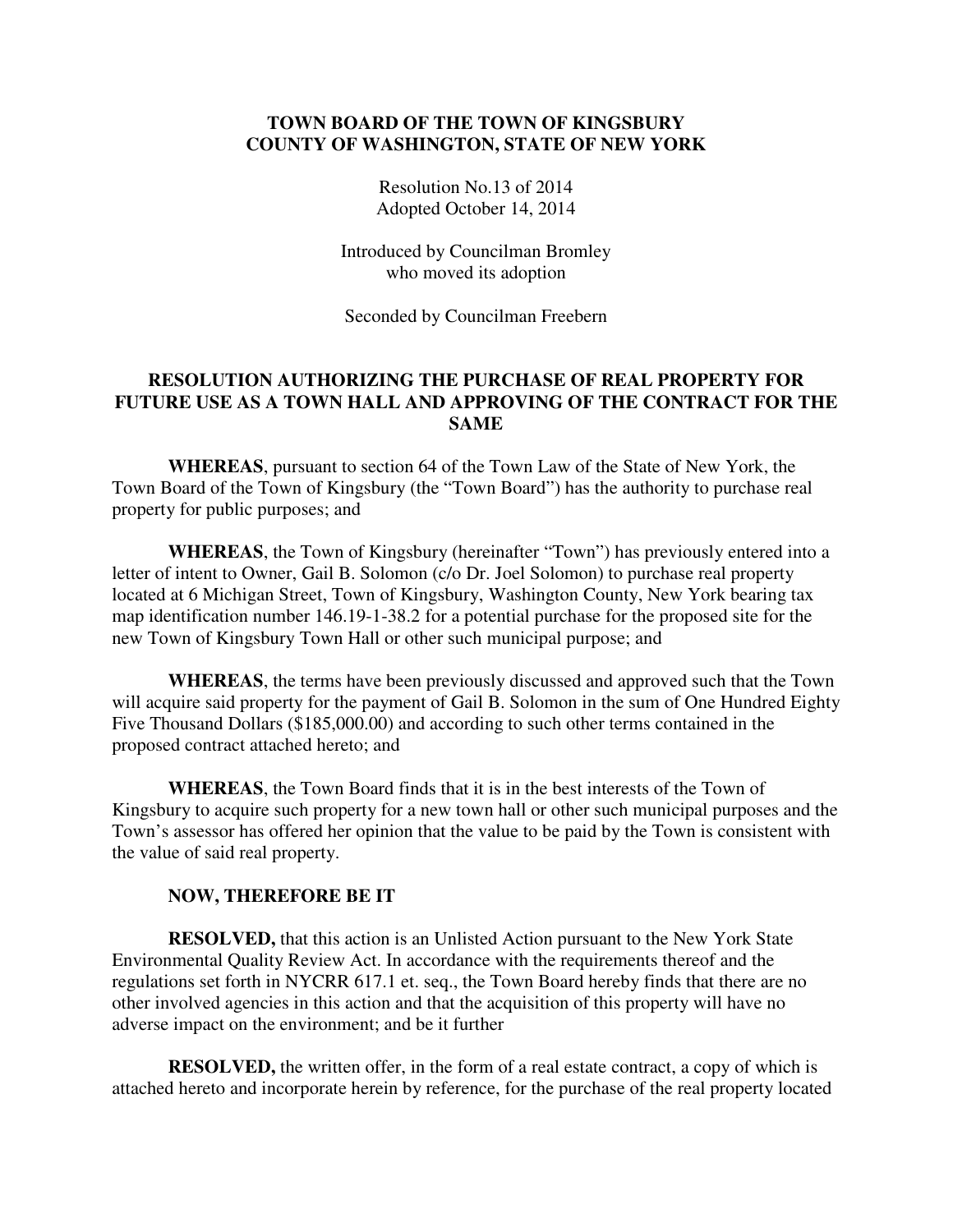at 6 Michigan Street, in the Town of Kingsbury and referred to as tax map parcel #146.19-1- 38.2, to be used for a new town hall or other such municipal purposes is hereby approved and accepted. The contract in part states that the real properties will be transferred between the parties for One Hundred Eighty Five Thousand Dollars (\$185,000.00); and be it further

**RESOLVED,** the Supervisor, James T. Lindsay, is hereby given the authority to execute the written offer in the form of a real estate contract and to execute any and all necessary documents, including the conveyance documents, to effectuate this resolution; and be it further

**RESOLVED**, this resolution shall take effect immediately.

A **motion** by Councilman Freebern seconded by Councilman Collins and carried by a vote of 5 ayes to move funds from the Town of Kingsbury Building Reserve Account to the Town of Kingsbury General Fund Account.

# **TOWN BOARD OF THE TOWN OF KINGSBURY**

# **COUNTY OF WASHINGTON, STATE OF NEW YORK**

Resolution No. 14 of 2014

Adopted October 14, 2014

Introduced by Councilman Freebern

who moved its adoption.

Seconded by Councilman Collins

# **RESOLUTION MOVING FUNDS FROM TOWN OF KINGSBURY BUILDING RESERVE ACCOUNT TO THE TOWN OF KINGSBURY GENERAL FUND ACCOUNT**

 **WHEREAS**, the Town of Kingsbury (hereinafter "Town") has sent a letter of intent to Owner, Gail B. Solomon (c/o Dr. Joel Solomon) to purchase real property located at 6 Michigan Street, Town of Kingsbury, Washington County, New York bearing tax map identification number 146.19-1-38.2 for a potential purchase for the proposed site for the new Town of Kingsbury Town Hall; and

**WHEREAS,** there are funds available in the Town's unexpended Building Reserve Account which account is primarily established for the construction of town buildings from surplus funds and or unexpended funds; and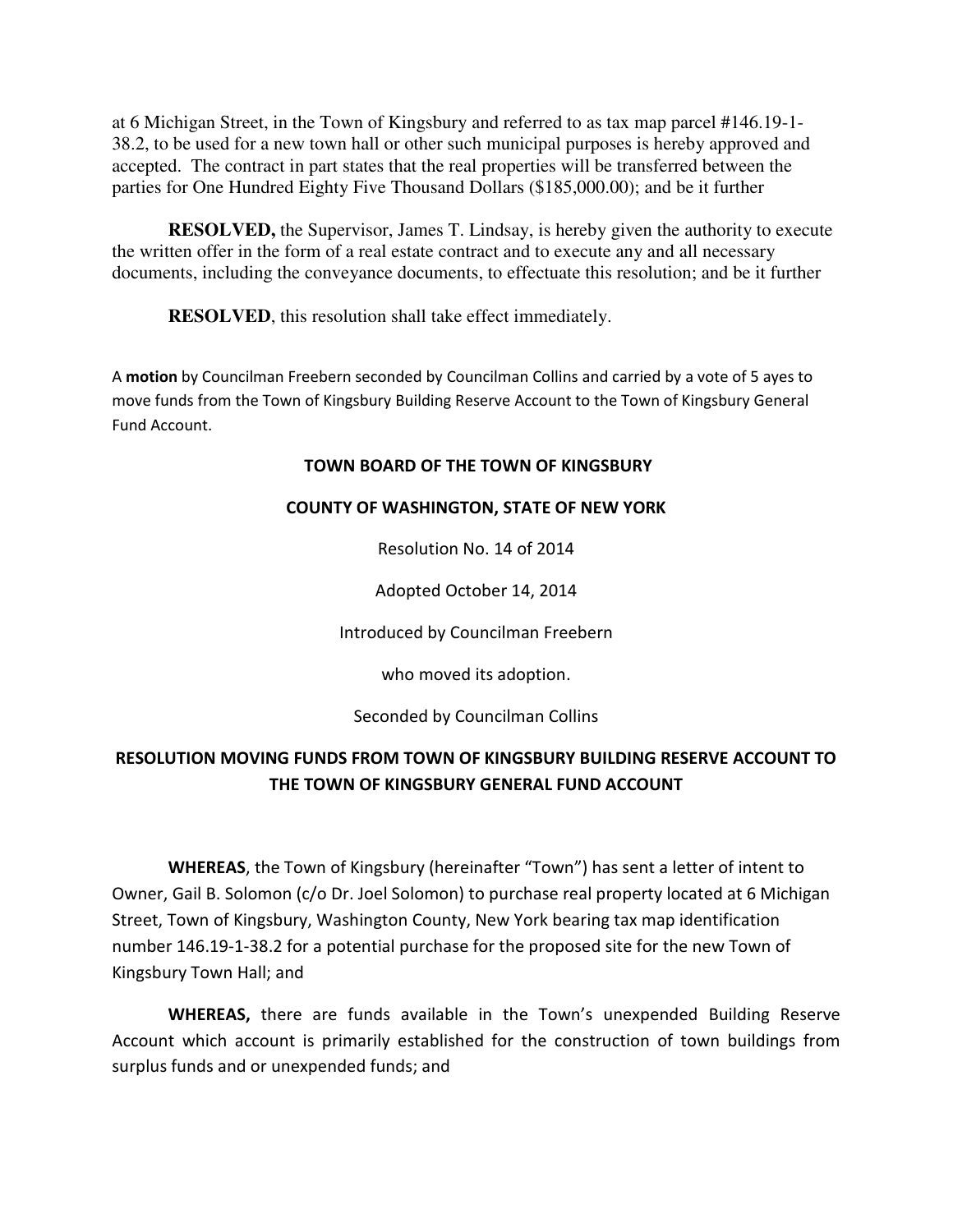**WHEREAS**, the Town Board believes it is in the best interest of the Town to transfer the funds from the Building Reserve Account and place said funds in the sum of One Hundred Thousand One Hundred Forty One and 72/100 U.S. Dollars (\$100,141.72) plus accrued interest into the General Fund Account for such transaction.

**NOW, THEREFORE BE IT RESOLVED THAT** the Town hereby finds that moving said funds is in the best interest of the Town and hereby authorizes the transfer of funds from the Building Reserve Account and place said funds in the sum of One Hundred Thousand One Hundred Forty One and 72/100 U.S. Dollars (\$100,141.72) plus accrued interest into the General Fund Account; and be it further

**RESOLVED** that such a transfer is subject to permissive referendum pursuant to General Municipal Law Section 6-c; and be it further

**RESOLVED,** that the Town hereby authorizes and directs the Town Clerk to post and publish notice of the transfer authorized by this resolution in accordance with Town Law Section 90; and be it further

**RESOLVED**, that in accordance with Section 91 of the Town Law, said transfer shall not be made prior to the expiration of thirty (30) days of the adoption of this resolution, provided a petition, meeting the requirements of Section 91 of the Town Law, is not filed with the Town Clerk; and be it further

**RESOLVED**, that upon the expiration of thirty (30) days the Town Supervisor is hereby authorized to direct that the sum of One Hundred Thousand One Hundred Forty One and 72/100 U.S. Dollars (\$100,141.72) plus interest be moved from the Building Reserve Account to the General Fund Account

**RESOLVED,** that this resolution shall take effect immediately.

Superintendent of Highways Michael Graham is preparing for the Open House of the new Highway Facility on 437 Vaughn Road on October 25, 2014 from 11 a.m. to 2 p.m.

Graham also reported the water chlorination system is 99.9% complete. Graham contacted Aaron Koonsman from the Department of Health to make him aware that some necessary parts for the system were damaged in transit. Once the parts arrive the chlorination station will be operational immediately.

Graham reported on the progress of the Salt Shed. The first eight foot of the wall has been poured. They are in the process of laminating the beams up to the 18 foot height and will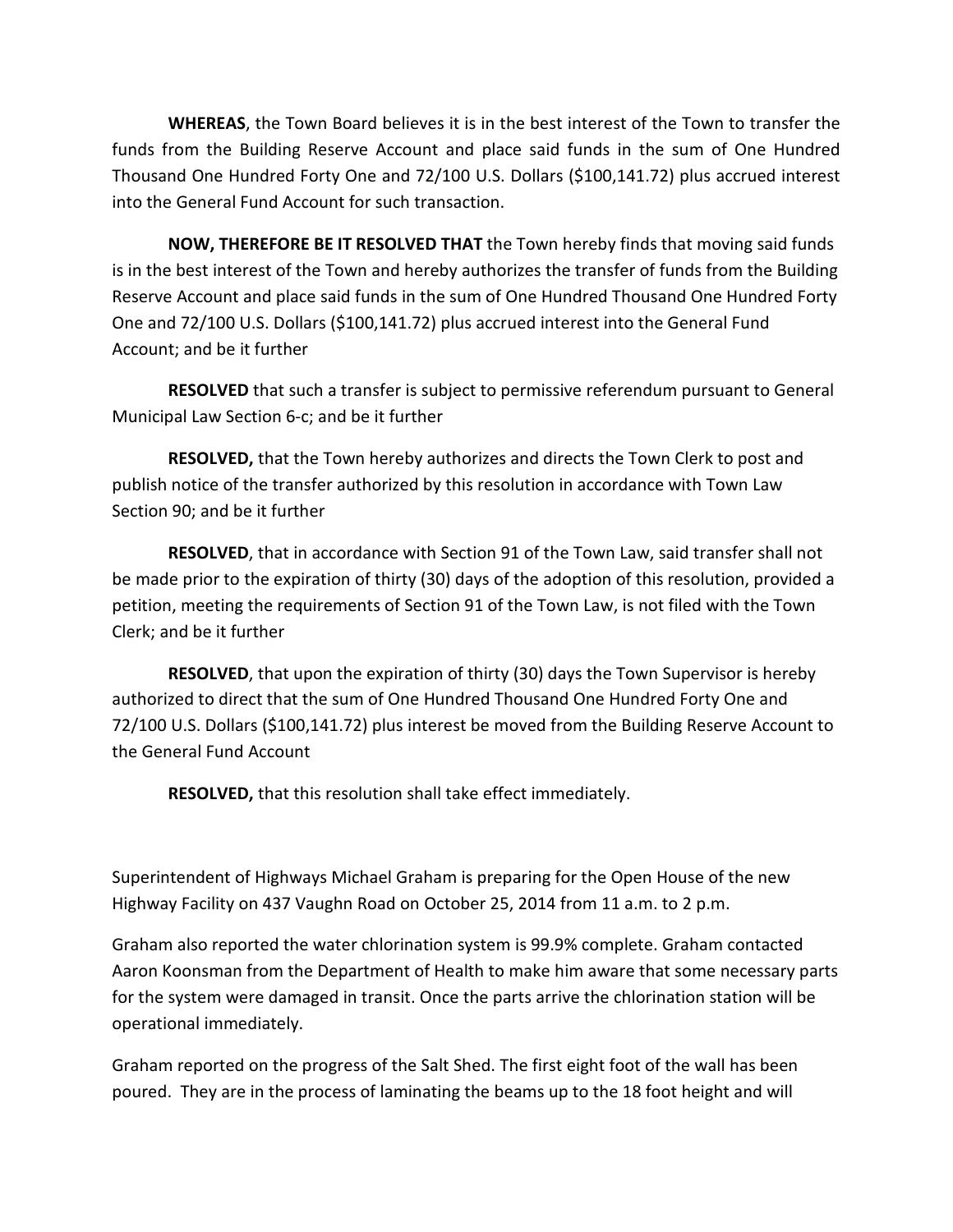continue up with 2'x 12's. The trusses are on order and hopefully within two weeks they will be able to set the trusses. Graham reported the Highway Staff is doing all the construction work for the Salt Shed.

Graham also reported that the four mobile lifts ordered have arrived and there will be training on the operation of them.

Graham thanked the Washington County Soil and Water for the grant received. Washington County Soil and Water and BOCES Conservation/Horticulture helped plant 450 flowers (the rain garden) at the new Highway Garage. They also returned to put mulch down. There were 16 students from BOCES that helped with the planting and mulching.

Graham also reported that Peckham Materials had invited the Town Board to meet Elise Stefanik and Steve Stallmer on Thursday from noon until 2p.m.

Peckham Materials is testing a new blacktop and will give 200 tons of the new product to the Town Highway Facility at no charge. There will be enough blacktop for the front and one side which the Town Highway crew will haul and put down.

Town Attorney Jeffrey Meyer had contacted Superintendent Graham to let him know there would be a showing of the former Highway Garage. Councilman Bromley asked if there was any news on the Phase II of the former Highway Garage property. Supervisor Lindsay will check on the status.

Superintendent Graham also reported that he had been contacted by Joan Prouty in regard the Kingsbury Cemetery. Supervisor Lindsay said The Kingsbury Cemetery Association is not interested in the deal with the fire company. Councilman Bromley explained that the fire company is moving forward with the asbestos problem on the house. The siding, some floor covering and glazing on some of the windows all contain asbestos. The fire company will have too much invested to turn it over to the Kingsbury Cemetery Association. Supervisor Lindsay explained that there was talk about the Town taking over the abandoned part of the cemetery. He explained that a law was passed in 2010 stating that the Town can directly fund cemetery associations. The Kingsbury Association was going to abandon the Kingsbury Cemetery. Lindsay explained that the cemetery is two separate parcels and the Association does not own both. In the 1920's the association purchased land behind the cemetery and started their own cemetery which is in existence today. The Kingsbury Cemetery Association always maintained the parcel which they did not own. The Association is no longer financially able to do this, mainly because there are only a few lots to sell. By law the Town has to keep the weeds down, but it is a historic cemetery which should be maintained. Supervisor Lindsay will contact Joan Prouty to set up a meeting. Supervisor Lindsay will ask Town Attorney Meyer to research the 2010 law. This discussion will continue at the next Town Board meeting on October 27, 2014.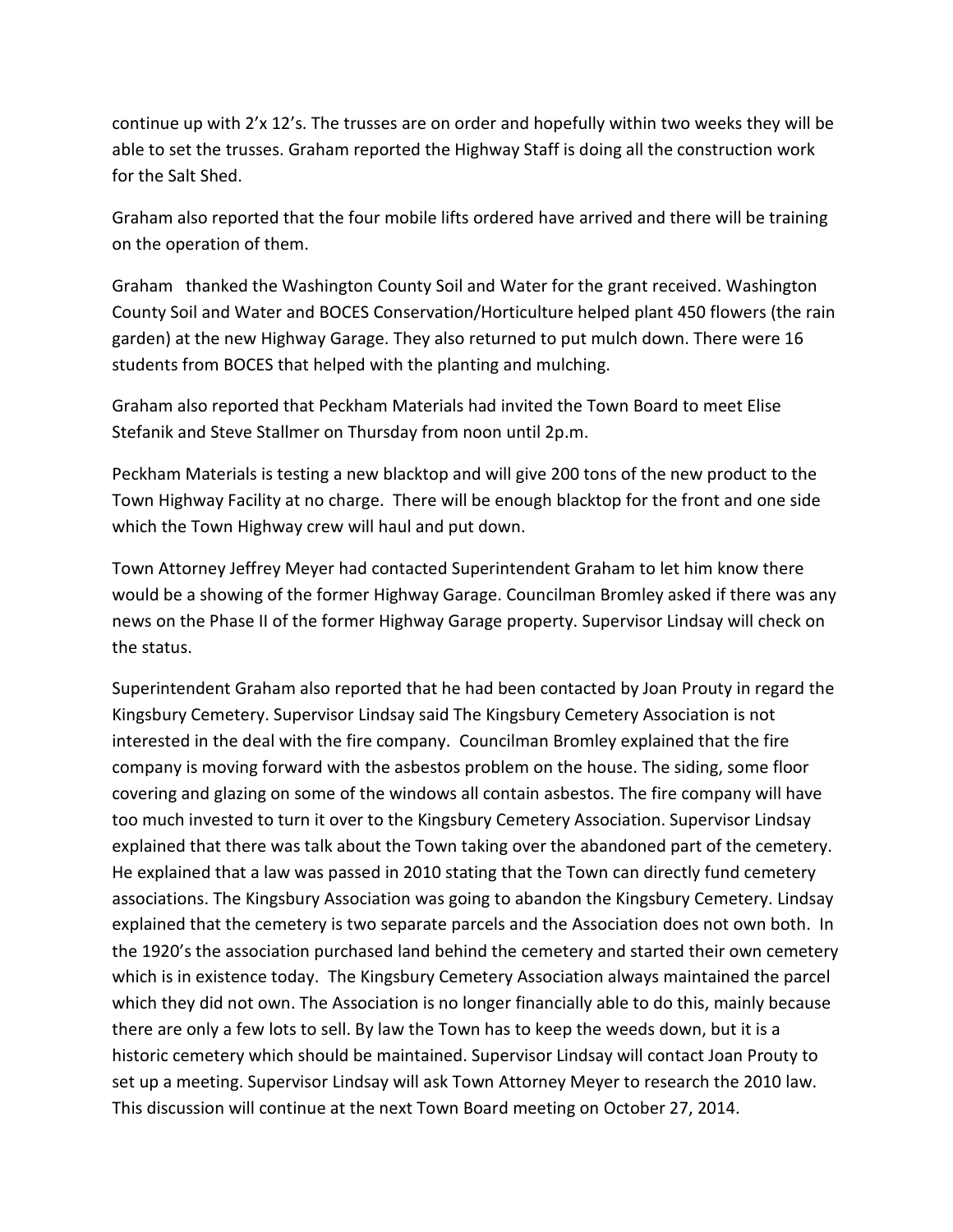Resident Michael Graham of Pleasantview Drive had contacted Superintendent of Highways Graham about the increased traffic from contractor Ray Kew who owns property on Pleasantview Drive. Graham has been a resident of Pleasantview Drive for 35 years. In April 2013 an increase in traffic was noticed. He reported that in two days 52 trucks, 6 axle trucks had dumped fill on Mr. Kew's property. Resident Graham does not understand why Mr. Kew can dump on residential property. Councilman Bromley explained that as long as it is blacktop, concrete, dirt or brick anyone can dump wherever they want. Resident Graham also questioned if Mr. Kew is profiting from hauling the clean fill to his property, wouldn't that make it commercial business. Mr. Graham would like to go back to his peaceful life. In a discussion with the Town Board it was determined that Mr. Kew has access on other property that he owns to the property that he has been dumping on. Code Enforcement Ross Cortese explained that if Mr. Kew is being paid, he would be running a commercial business in a residential area. Supervisor Lindsay and Superintendent of Highways Michael Graham will contact Mr. Kew.

Supervisor Lindsay reported on the New York State Property Tax Freeze for STAR recipients. For 2014 anyone who paid school taxes will be reimbursed for any increase from the school taxes paid in 2013. In 2015 School, Town and County will be added and any increase received will be reimbursed to the taxpayer.

Supervisor Lindsay appointed Councilman Doyle and Councilman Collins to a committee to research our options for locating the Town Court.

Councilman Freebern noticed tires and all kinds of junk stacked up on the corner in Smith's Basin. Code Enforcement Officer Ross Cortese will check the area.

A discussion was had about the plowing of the Kingsbury Firehouse. With the move of the Highway Garage to 437 Vaughn Road it will be more difficult for the Town to plow the parking lot. Superintendent Graham will research the options.

# PUBLIC COMMENT:

Jonathan Newell of the Hudson River Music Hall asked when the Town of Kingsbury can declare the current location of the Town Offices as surplus property. Supervisor Lindsay responded within a month we could declare the Town Offices as surplus. Mr. Newell also asked how long we would need to occupy the current location before moving to 6 Michigan Street. Supervisor Lindsay responded that the Town Board has a lot to discuss before any decisions are made. Councilman Doyle commented that realistically it would be next summer before the Town offices would move to a new location.

Rene Roberge of the Hudson River Music Hall requested the details of a permissive referendum. Supervisor Lindsay explained the procedure and a discussion followed.